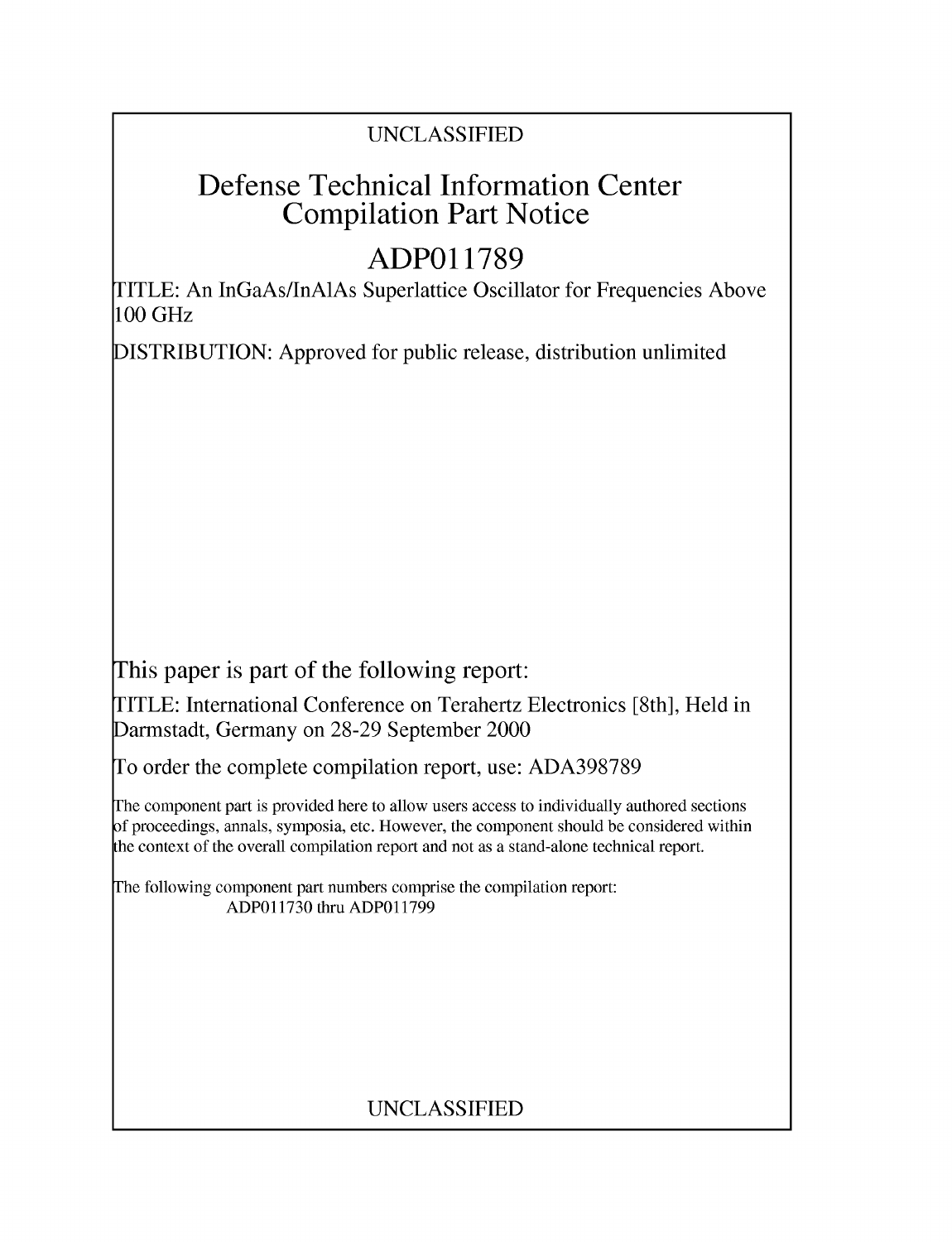# An InGaAs/InAlAs superlattice oscillator for frequencies above **100** GHz

R. Scheuerer, E. Schomburg, A. Ignatov, K.F. Renk, D.G. Pavelev, Yu. Koschurinov V.M. Ustinov, A.E. Schukov, A. Kovsh, P.F. Kopev

Abstract - We present an InGaAs/InAlAs superlattice **II. DEVICE STRUCTURE** oscillator at 150 GHz. With a superlattice device mounted in<br>a waveguide and biased at a voltage of 1.3 V (current 15 Our superlattice consisted of alternating layers of mA), radiation of a power of 0.1 mW was generated. In the  $\frac{\ln_{0.53}Ga_{0.47}}{AB}$  and  $\frac{\ln_{0.52}Ga_{0.47}}{AB}$  and  $\frac{\ln_{0.52}Ga_{0.47}}{AB}$  and  $\frac{\ln_{0.52}Ga_{0.47}}{AB}$  and  $\frac{\ln_{0.52}Ga_{0.47}}{AB}$  and  $\frac{\ln_{0.52}Ga_{0.47}}{AB}$  and doped superlattice, the electron motion is governed by and 6 Å, respectively, and had 120 periods. The layers miniband transport, leading to a negative differential were uniformly n-doped with Si (8.10<sup>16</sup> cm<sup>-3</sup>). The conductance due to Bragg reflection of the electrons at the superlattice was sandwiched between two heavily Siminiband boundary. As a consequence, propagating charge doped InGaAs buffer layers with a doping concentration carrier domains are formed giving rise to microwave generation with the frequency determined by the domain **heterojunction at the interface between** the superlattice velocity. By using superlattices with thinner layers it should<br>be possible to reach higher domain velocities, and hence<br>higher layers, regions with increasingly larger<br>hicknesses and higher doping were introduced

consist of alternating layers of two different semi- Electronic Device **(SLED,** Fig. **la)** was structured with conductors, have been shown to generate microwave two mesas of different cross section (area **7 jm2** and **8000** power either in a resonant [1] or non-resonant circuit **[2,3].** The microwave generation in the superlattice is electrically connected via the n' buffer, and, on the top caused **by** travelling charge domains, which form due to side, to different Au beams (mechanically supported **by** the negative differential mobility of the electrons in the polyimide). The **SLED** was mounted in a waveguide lowest miniband. Structure (Fig. 1b) with one beam grounded via the metal

 $In<sub>0.53</sub>Ga<sub>0.47</sub>As and In<sub>0.52</sub>Al<sub>0.48</sub>As with thicknesses of 44 Å$ of  $5.10^{18}$  cm<sup>-3</sup>. In order to avoid the formation of a n<sup>+</sup>-n thicknesses and higher doping were introduced inbetween. The superlattice was grown on a n-doped InP **I. INTRODUCTION** substrate **by** MBE.

Semiconductor superlattices, i.e. heterostructures which From the superlattice wafer, a quasi-planar SuperLattice  $\mu$ m<sup>2</sup>, respectively) which were, on the bottom side,



Fig. **1:** Planar superlattice device **SLED** (a) mounted in waveguide structure **(b).**

waveguide, the other soldered to the inner wire of a R.Scheuerer., E.Schomburg, A.Ignatov, K.F.Renk are with the Institut coaxial bias line. Microwave radiation was guided (with a

The current-voltage characteristic (Fig.2) of the oscillator exhibits negative differential conductance. After an

für Exp. und Angew. Physik, Univ. Regensburg, 93053 Regensburg WR-7 waveguide) to a spectrum analyzer D.G.Pavelev, Yu.Koschurinov are with the Institue for Radiophysics, Nizhny Novgorod, Russia

V.M.Ustinov, A.E.Schukov, A.Kovsh, P.F.Kopev are with the loffe **III. DC AND MICROWAVE MEASUREMENTS** Institute, St. Petersburg, Russia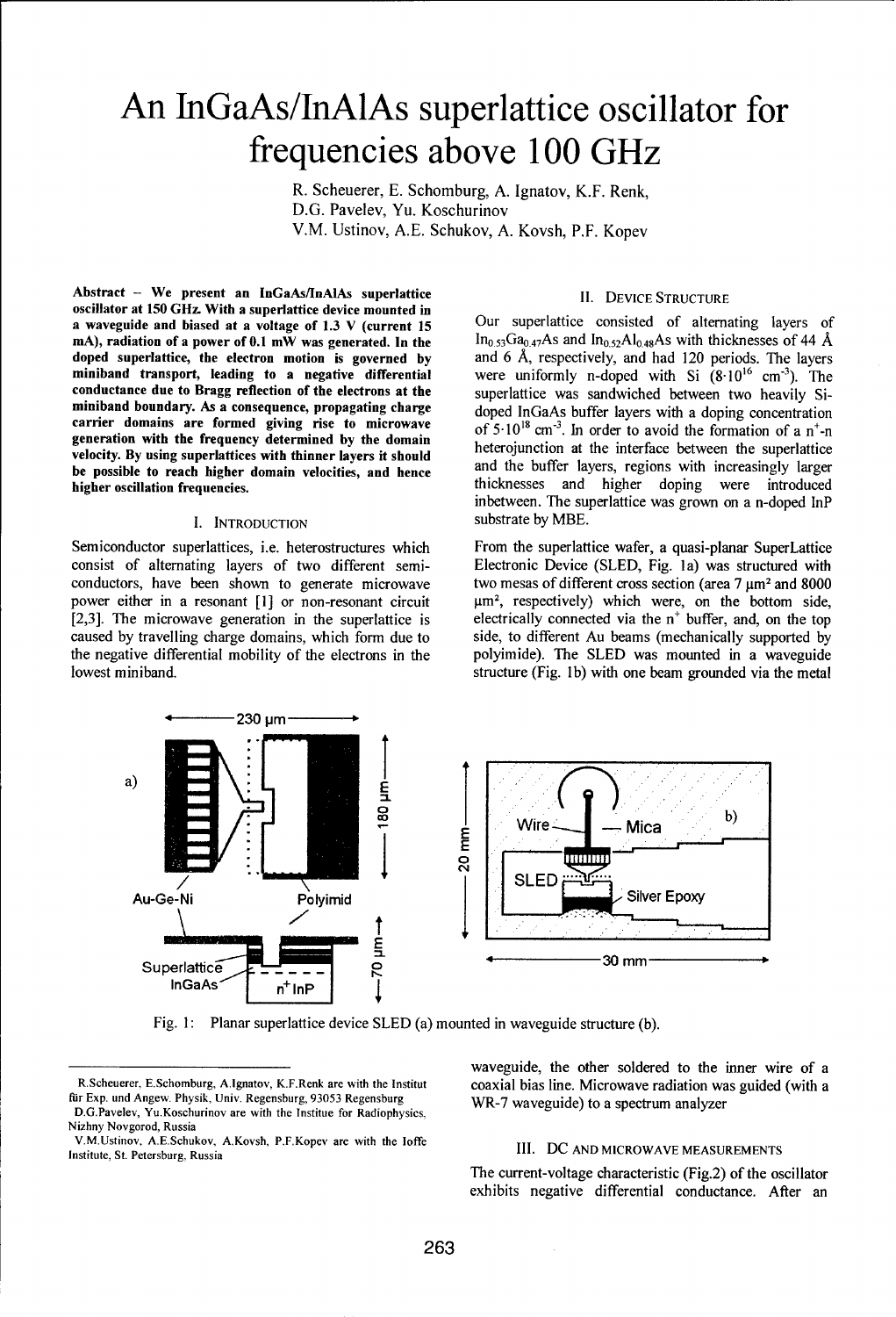

Fig. 2: Current voltage characteristic of the oscillator.  $\frac{1}{6}$  100

ohmic region at small bias voltages the current goes through a maximum (15 mA) at **0.5** V and shows current jumps for higher voltages. In our quasi-planar device, the **... 6 50** current-voltage charateristic is mainly determined by the small area mesa, while the large area mesa acts as a series resistance with a small voltage drop. In the bias range **0** between 1.1 and 1.4 V (hatched in Fig. 2) microwave **...**

The spectrum indicates an emission line centered at 147 GHz. The line had a halfwidth of 7 MHz. The power Fig. 4: Relation between peak drift velocity and at the line center was 0.1 mW, which corresponds to an oscillation frequency in three InGaAs/InAlAs efficiency of 0.6 % for the conversion of dc power to superlattices with different layer thicknesses. microwave power. With increasing the bias voltage, the center frequency varied between 143 GHz and 148 GHz in several steps. Between the steps, tuning over about 100 layers, the peak-drift velocity increases as predicted by<br>MHz was possible. The output power varied only Esaki and Tsu [5]. A corresponding behaviour was found MHz was possible. The output power varied only

We attribute the microwave generation to travelling respectively (Fig 4.). electron domains through the superlattice. The oscillation The upper frequency limit of the negative differential frequency is given by the ratio of the domain velocity and mobility, and therefore the domain formation, is given by the superlattice length, L. From the peak current, the time in which the electrons react on electric field cross section of the small mesa, and the doping changes, i.e. by the relaxation time. The negative concentration a peak-drift velocity, v<sub>p</sub>, of  $150.10^5$  m/s differential mobility stems from electrons in the lowest follows. The measured oscillation frequency equals

This is consistent with computer simulations [4].

10  $\begin{array}{ccc}\n\bullet & \bullet & \bullet \\
\bullet & \bullet & \bullet\n\end{array}$  Higher oscillation frequencies may be reached either by reducing the superlattice length, or by increasing the peak drift velocity. The latter seems possible by reducing the  $\begin{array}{c|c|c|c|c|c} \hline \mathbf{2} & \mathbf{2} & \mathbf{2} & \mathbf{2} & \mathbf{2} & \mathbf{2} & \mathbf{2} & \mathbf{2} & \mathbf{2} & \mathbf{2} & \mathbf{2} & \mathbf{2} & \mathbf{2} & \mathbf{2} & \mathbf{2} & \mathbf{2} & \mathbf{2} & \mathbf{2} & \mathbf{2} & \mathbf{2} & \mathbf{2} & \mathbf{2} & \mathbf{2} & \mathbf{2} & \mathbf{2} & \mathbf{2} & \mathbf{2} & \mathbf{2} & \mathbf{$ stronger coupling of wavefunctions of neighbouring



slightly. For the capacity performance capacity for lower frequencies: two other lnGaAs/InAlAs superlattices with  $47$  Å/23 Å and  $41$  Å/12 Å laver thicknesses had peak-drift velocities of  $18.10<sup>5</sup>$  m/s and IV. DISCUSSION AND PROSPECTIVES 53.10<sup>5</sup> m/s showed oscillations at 15 GHz and 55 GHz,



Fig. 3: Microwave spectrum at 1.3 V (a) and variation of oscillation frequency with bias (b).